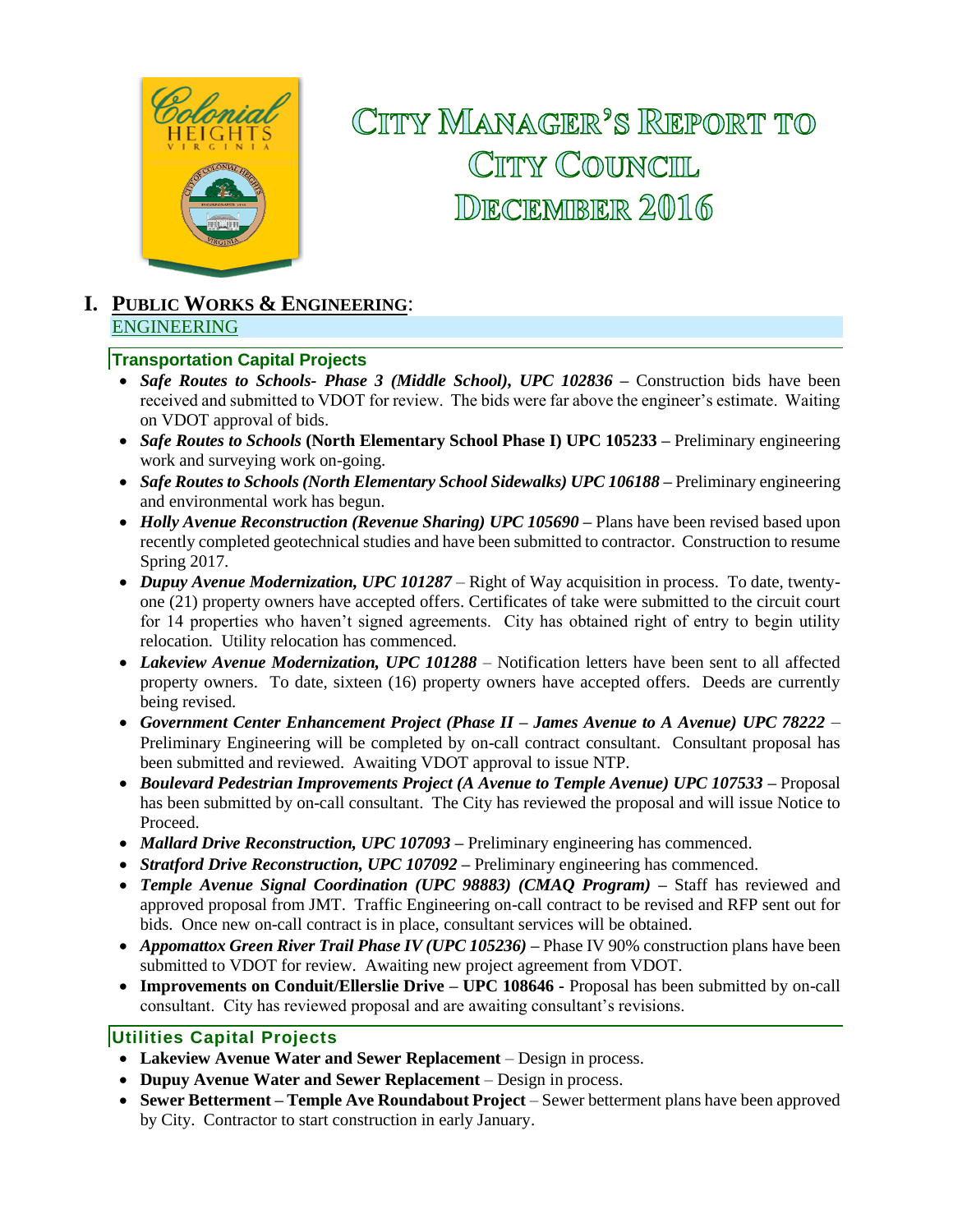# **I. PUBLIC WORKS & ENGINEERING** (CONTINUED):

#### **Plan Reviews**

- Discount Tire Plans submitted  $12/15$
- Rosslyn Farm, Lot 5 Final Plat Plat submitted 12/10

## **Right-of-Way Permits**

Issued one (1) permit and closed zero (0) permits for the month.

## **OPERATIONS AND MAINTENANCE**

#### **Traffic Operations**

- Replaced/maintained signals, signs, markings and street lighting 59 locations.
- Performed preventative maintenance 4 locations.
- Pavement Markings Working on plan for FY 2016-2017 roadways

## **Vegetation**

- Removed litter from (18) locations and responded to (04) dead animal requests.
- Removed a dead tree that fell on shoulder of street on Washington Avenue.

## **Recycling Center**

• 231 citizens used the Recycling Center to dispose of Category 1 Materials, brush, metal products and other recyclable materials.

## **Storm Water and Drainage**

- Cleaned (59) catch basins/curb inlets, drainage ditch at  $(01)$  location, drainage culvert at  $(01)$  location, BMP at (01) location, Outfall at (03) locations and responded to (02) drainage miscellaneous requests.
- Placed gravel in sinkhole at (02) locations.
- City's crews collected (1,358.5) cubic yards of leaves from Areas 1, 2 and 3 for December totaling (2,041) cubic yards since season started.
- Sweeper collected 16 cubic yards of debris from Boulevard after Christmas Parade.

## **Transportation**

- No asphalt work performed, all crews working leaf collections and preparing for snow event.
- Placed 7.5 tons of salt/sand mix on all bridges throughout the City on 12/17/16 from midnight to 6:30am
- Continued to clean and preform preventive maintenance/repairs on City's vehicles.

## **Wastewater Utility**

- Responded to (07) sewer backups and responded to (03) sewer miscellaneous requests.
- Camera sewer line to determine problem area at (06) locations.
- Installed sewer cleanout at (01) location and placed topsoil around cleanout due to settling at (01) location.
- Repaired sewer main at  $(05)$  locations and sewer lateral at  $(01)$  location.
- Flushed sewer drains to unstop backup at Animal Shelter.
- Placed gravel in Utility cut on Wakefield Avenue.
- Responded to pump station down, replaced pump at Swift Creek Pump Station.
- Ran generator to charge batteries at Dunlop Farms Pump Station.
- Responded to an alarm after hours pump station running over, cleaned wet well, electrical problem, outside vendor repaired electrical problem. Adjusted floats to correct level for proper function at Conjurers Neck Pump Station.
- Continue monitoring all pump stations and methane pump daily*.*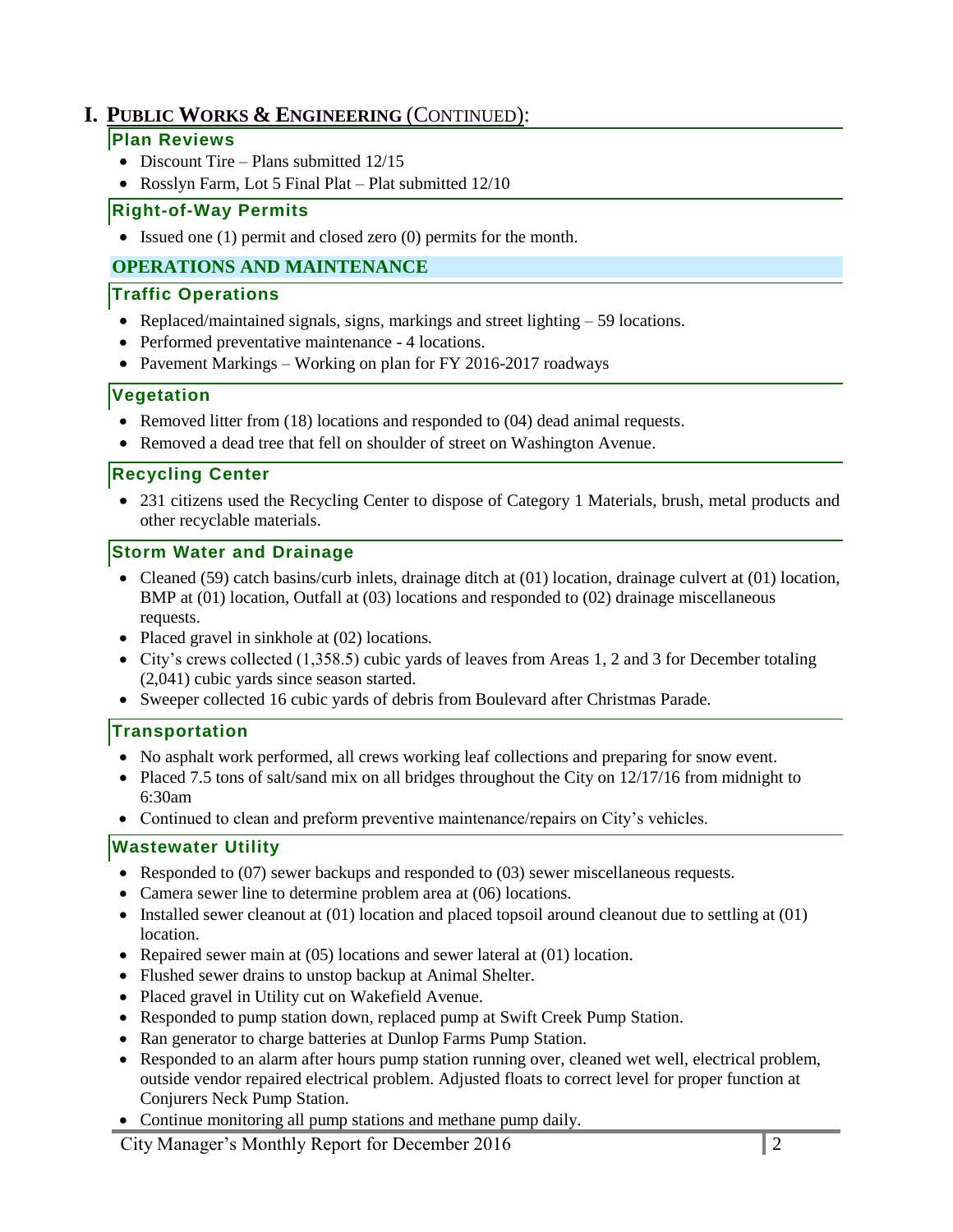# **I. PUBLIC WORKS & ENGINEERING** (CONTINUED):

### **Water Utility**

- Replaced (03) meters, meter box at (01) location, meter top at (03) locations and responded to (03) water miscellaneous requests.
- Aligned meter setter at (01) location.
- Turn water off at (03) locations due to line broken on private property.
- Replaced 6" water main valve at Drake and Meridian Avenues.
- Installed new water service and new meter at  $(01)$  location.
- Installed new saddle and tapped water main line at  $(02)$  locations.
- Replaced a service saddle on Ridge Road after water line break.
- Cleaned meter box at (06) locations for Utility Billing.
- Performed water pressure test for citizen at (01) location.
- Backflow/Cross Connection Technician sent out second notices to incomplete residents/businesses.
- Collected weekly routine water samples, performed THM's, HAA's sent these to Appomattox River Water Authority's (ARWA) for testing.
- Continue testing for choline at the dead end of Wildwood (02) times a week.
- Miss Utility locating required (217) man-hours.
- Public Works Technician vacancy interview are schedule for next week.

## **II. PLANNING & COMMUNITY DEVELOPMENT DEPARTMENT**:

- $\star$  December seems to be a slower month compared to the rest of the year. However, it is a time to reflect on the end of the calendar and to look at the year ahead. As usual, all divisions in the department continue to provide professional service in an efficient and effective manner to our citizens and businesses.
- $\mathcal{R}$  The planning and zoning division researched mobile food units, better known as food trucks, to have a conversation with management and City Council on whether this something the City wants to pursue. The CDBG program is continuing to progress by a few contracts being processed. Staff also worked with ESRI on a method to better automate parcel updates each month for our GIS platform. The division also continues to review sign and fence permits, answer zoning questions, answer inquiries from citizens and businesses, meet with residential and commercial developers or residents pertaining to parcels with flood plain and RPA issues, attend various meetings internally and externally, and other various daily activities.
- $\star$  The code enforcement division continues to be proactively enforcing inoperable vehicles, and other city property maintenance and zoning violations. The inspectors continue to be observant of building permit violations and work with the building inspections division to share information.
- $\star$  The building inspections division saw a slight fluctuation in the number of permits issued and the number of inspections performed during the month compared to last month. With the end of the calendar year approaching, employees of this division managed to take some vacation days in an effort to professionally control their yearly carryover of annual leave time.
- $\star$  The spreadsheet below depicts the department's monthly and year-to-date statistics.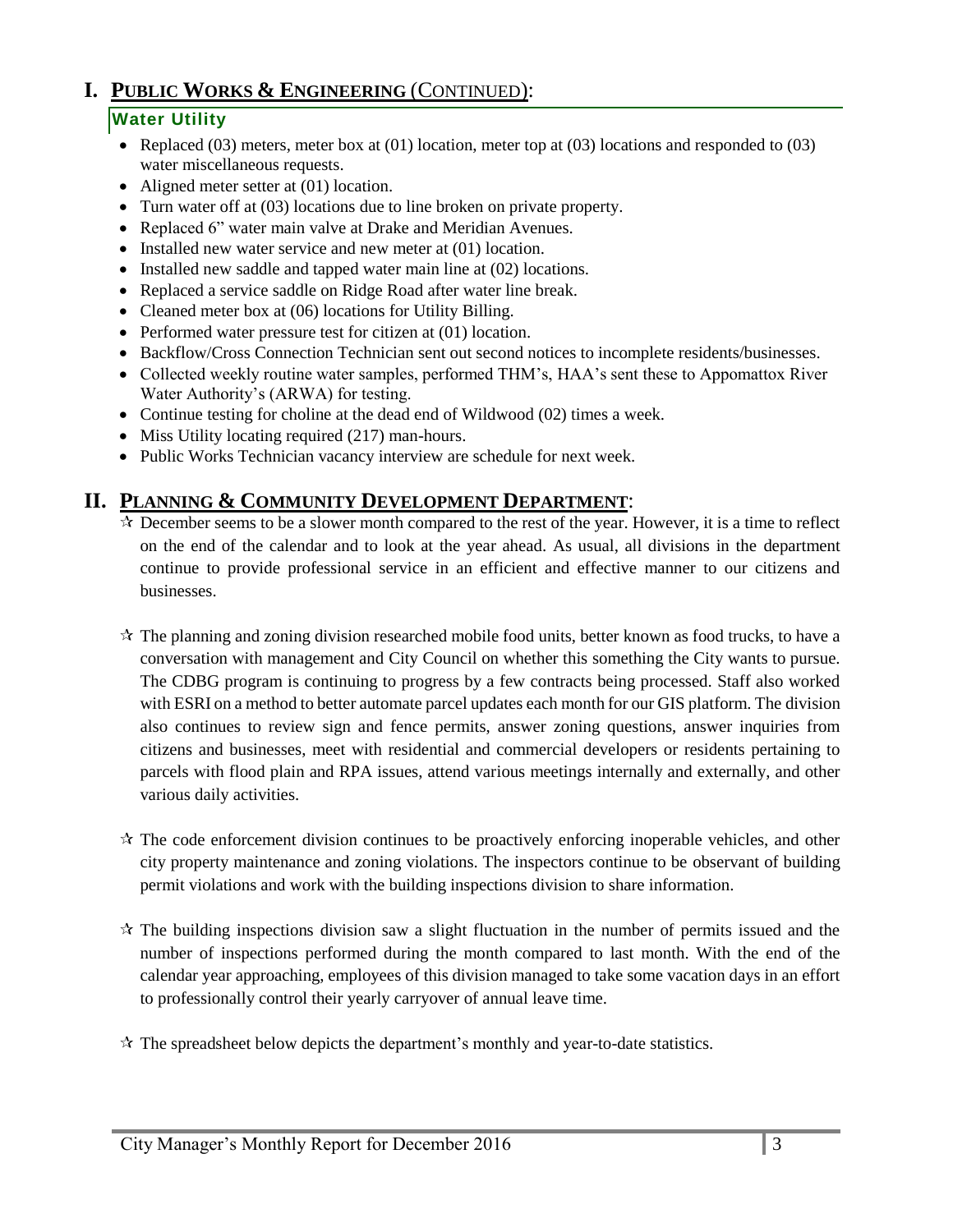# **II. PLANNING & COMMUNITY DEVELOPMENT DEPARTMENT** (CONTINUED):

|                                                            | Month                                     | <b>YTD</b>                  |                                 | Month                   | <b>YTD</b>      |
|------------------------------------------------------------|-------------------------------------------|-----------------------------|---------------------------------|-------------------------|-----------------|
| <b>Code Enforcement</b>                                    |                                           |                             | <b>Building Permits</b>         |                         |                 |
|                                                            |                                           |                             |                                 |                         |                 |
| <b>Tall Grass</b>                                          |                                           |                             | <b>Permits</b>                  |                         |                 |
| Initial Inspections                                        | $\overline{2}$                            | 626                         |                                 |                         |                 |
| No Violation Found                                         | $\overline{O}$                            | 13                          | New Residential                 | $\mathbf{1}$            |                 |
| Compliant                                                  | $\overline{O}$                            | 492                         | Cost                            | $$40,000$ \$            | 593,213         |
| In Progress                                                | $\overline{\mathbf{2}}$<br>$\overline{O}$ | 2<br>177                    | Res. Additions/Alterations      | $\overline{2}$          | 89              |
| City Enforced - Grass Cut<br><b>Total Inspections</b>      | 4                                         | 1062                        | Cost                            | $$25,000$ \$            | 818,943         |
|                                                            |                                           |                             |                                 |                         |                 |
| <b>Inoperable Motor Vehicles</b>                           |                                           |                             | Demolitions                     | $\mathbf{1}$            |                 |
| Initial Inspections                                        | 27                                        | 327                         | Cost                            | \$10,000                | \$<br>54,000    |
| No Violations Found                                        | $\overline{O}$                            | 6                           |                                 |                         |                 |
| Compliant                                                  | 18                                        | 236                         | Commercial                      | 2                       | 64              |
| In Progress                                                | $\overline{9}$                            | 18                          | Cost                            | \$80,000                | 5,263,407<br>\$ |
| Vehicles Towed                                             | $\overline{O}$                            | 14                          |                                 |                         |                 |
| <b>Total Inspections</b>                                   | 54                                        | 634                         |                                 |                         |                 |
|                                                            |                                           |                             | Plumbing                        | 8                       | 115             |
| <b>Trailer Violations</b>                                  |                                           |                             |                                 |                         |                 |
| Initial Inspections<br>No Violations Found                 | 9<br>$\overline{O}$                       | 109<br>8                    | Electrical                      | 15                      | 181             |
| Compliant                                                  | $\overline{7}$                            | 93                          | Mechanical                      | $\overline{\mathbf{8}}$ | 132             |
| In Progress                                                | $\overline{2}$                            |                             |                                 |                         |                 |
| <b>Total Inspections</b>                                   | 18                                        | 210                         | <b>Swimming Pool</b>            | $\overline{O}$          |                 |
|                                                            |                                           |                             |                                 |                         |                 |
| <b>Trash/Debris Violations</b>                             |                                           |                             | <b>TOTAL PERMITS</b>            | 37                      | 602             |
| Initial Inspections                                        | 18                                        | 163                         |                                 |                         |                 |
| No Violations Found                                        | $\overline{O}$                            | 12                          |                                 |                         |                 |
| Compliant                                                  | 13                                        | 118                         | <b>Building Inspections</b>     |                         |                 |
| In Progress                                                | 5                                         | 23                          |                                 |                         |                 |
| <b>Total Inspections</b>                                   | 36                                        | 314                         | Residential                     | 88                      | 1015            |
|                                                            |                                           |                             |                                 |                         |                 |
| <b>Exterior Storage Violations</b>                         |                                           |                             | Commercial                      | 43                      | 686             |
| Initial Inspections                                        | 31                                        | 169                         |                                 |                         |                 |
| No Violations Found                                        | $\overline{O}$                            | з                           | <b>TOTAL INSPECTIONS</b>        | 131                     | 1701            |
| Compliant                                                  | 10                                        | 112                         |                                 |                         |                 |
| In Progress                                                | 21                                        | 44                          |                                 |                         |                 |
| <b>Total Inspections</b>                                   | 62                                        | 335                         | <b>Permits issued by Zoning</b> |                         |                 |
|                                                            |                                           |                             |                                 |                         |                 |
| Grafitti                                                   |                                           |                             | Fence                           | $\overline{O}$          | 61              |
| Initial Inspections                                        | $\overline{O}$                            | 6                           |                                 |                         |                 |
| No Violations Found                                        | $\overline{O}$                            | $\overline{O}$              | Signs                           | 3                       | 61              |
| Compliant                                                  | $\overline{O}$                            | 5                           |                                 |                         |                 |
| In Progress                                                | $\overline{O}$                            | $\overline{O}$              | Zoning                          | $\overline{\mathbf{1}}$ | 54              |
| <b>Total Inspections</b>                                   | $\overline{O}$                            | 12                          |                                 |                         |                 |
|                                                            |                                           |                             | <b>Private Farmers Market</b>   | o                       | $\overline{2}$  |
| <b>VA Property Maintenance Code</b><br>Initial Inspections | 3                                         | 70                          | <b>TOTAL PERMITS</b>            | 4                       | 178             |
| No Violations Found                                        | $\overline{O}$                            | $\overline{4}$              |                                 |                         |                 |
| Compliant                                                  | $\overline{O}$                            | 56                          |                                 |                         |                 |
| In Progress                                                | 3                                         | 17                          | <b>Other Activities</b>         |                         |                 |
| <b>Total Inspections</b>                                   | 6                                         | <b>136</b>                  | Water Shut Off/Marked           | $\mathbf{o}$            | $\overline{O}$  |
|                                                            |                                           |                             | Uninhabitable                   |                         |                 |
| <b>Zoning</b>                                              |                                           |                             | <b>Court Cases</b>              | $\overline{O}$          | $\overline{O}$  |
| <b>Initial Inspections</b>                                 | $\overline{1}$                            | 13                          |                                 |                         |                 |
| No Violations Found                                        | $\overline{O}$                            | $\overline{O}$              |                                 |                         |                 |
| Compliant                                                  | $\overline{O}$                            | 6                           |                                 |                         |                 |
| In Progress                                                | $\mathbf{1}$                              | $\overline{2}$              |                                 |                         |                 |
| <b>Total Inspections</b>                                   | $\overline{2}$                            | 26                          |                                 |                         |                 |
|                                                            |                                           |                             |                                 |                         |                 |
| <b>Signs</b>                                               |                                           |                             |                                 |                         |                 |
| <b>Initial Inspections</b><br>No Violations Found          | $\overline{O}$<br>$\overline{O}$          | <u>20</u><br>$\overline{O}$ |                                 |                         |                 |
| Compliant                                                  | $\overline{O}$                            | 19                          |                                 |                         |                 |
| In Progress                                                | $\overline{O}$                            | $\overline{O}$              |                                 |                         |                 |
| <b>Total Inspections</b>                                   | $\overline{O}$                            | 38                          |                                 |                         |                 |
|                                                            |                                           |                             |                                 |                         |                 |
| <b>TOTAL INSPECTIONS</b>                                   | 182                                       | 2767                        |                                 |                         |                 |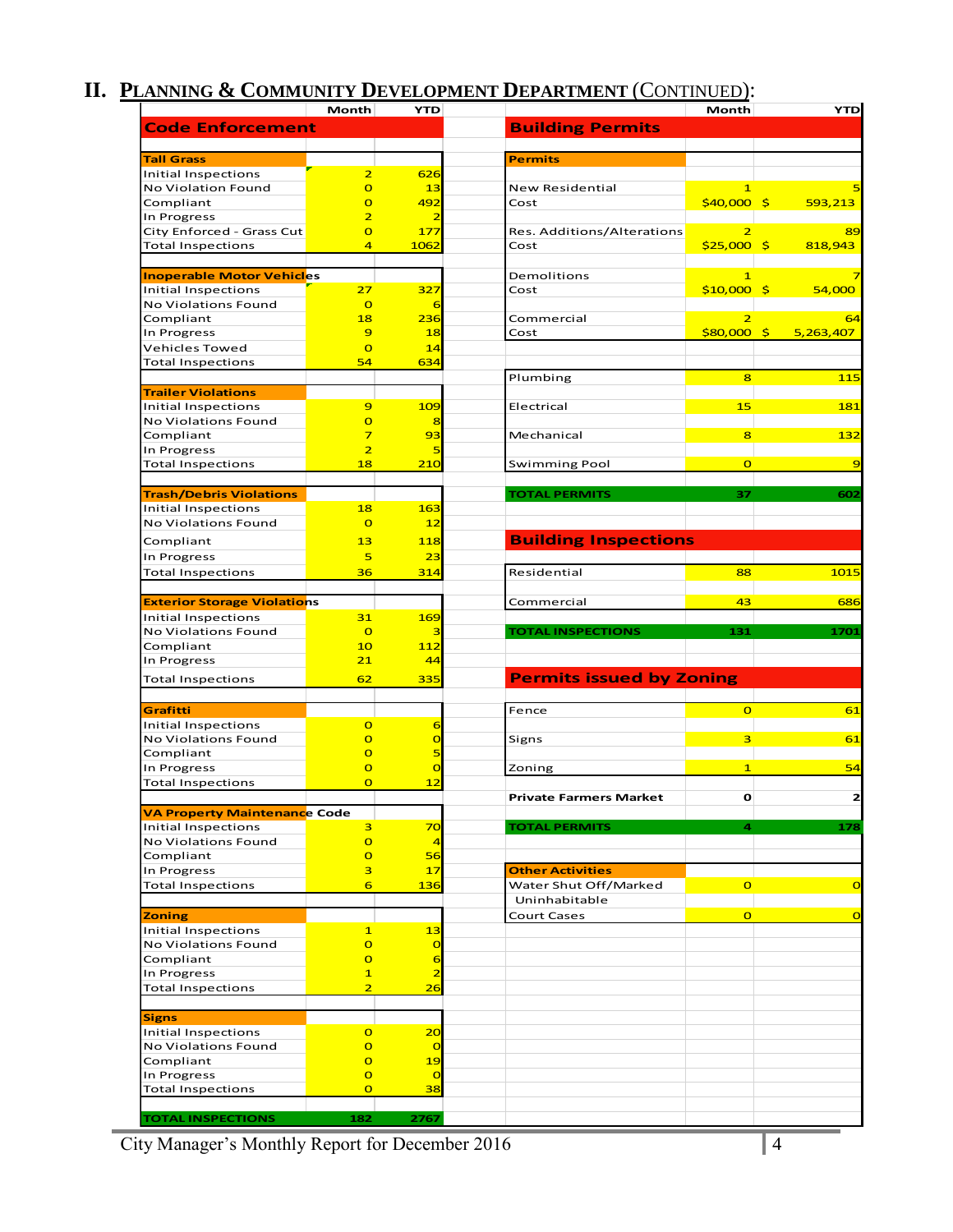## **III. ECONOMIC DEVELOPMENT DEPARTMENT:**

# **The Economic Development updated information was not available at the time of this report.**

## **IV. POLICE DEPARTMENT:**

- $\checkmark$  Our officers responded to 3,444 calls for service during the month of December, 2016. During the same month last year, we responded to 3,173 calls for service—a 9% increase. We had three (3) reported robberies this month, and three (3) reported in December of 2015— no change. We had no reports of aggravated assaults this December, with one (1) reported during the month of December, 2015— a 100% decrease. We had two (2) reported burglaries in December, 2016, compared with five (5) reported during the month of December, 2015—a 60% decrease. There were 88 Part I, or serious, crimes reported to the Colonial Heights Police Department in December, 2016. Eighty (80) of those, or 91%, have been cleared. Specific percentages for the Part I crimes and arrests are available upon request.
- $\checkmark$  The end of the year was one for the records—"being busy" was an understatement. Thankfully, we were busy clearing serious cases and making positive impacts in the community through volunteering and raising money and providing those less fortunate with Christmas gifts and food during the holidays. Workwise, as previously stated, we experienced several armed robberies in November and early December. Our officers and detectives worked hand-in-hand and cleared every one of them by arrest. Their efforts in finding those responsible were simply outstanding.
- $\checkmark$  I am so proud of our department and its commitment to community service. Grants were applied for and obtained for two different events—*Heroes and Helpers* and a *Turkey/Ham Giveaway*. Our local Target store offered both these grants opportunities and were a success in forging positive relationships with those who are less fortunate in our city. The *Heroes and Helpers* program provided \$150.00 gift cards to 17 different children. The Colonial Heights Kiwanis Club was also a major contributor in both funds. Kiwanians and CHPD personnel all helped the children with their shopping. The *Turkey/Ham Giveaway* program, also sponsored by Target, allowed CHPD to purchase and provide 13 families and one church with food for the holidays. Our officers went around the City and delivered them to their residences.
- $\checkmark$  We also hosted our first *Police Honors and Awards Ceremony*, where our officers and volunteers were recognized for their service and outstanding acts in the course of their duty. I believe the event was very much appreciated and received by our personnel. Plans are already in the works for adding to this and making it an annual event.
- Our **Operations Division**, commanded by Capt. William Anspach, reported the following from his personnel. Some of the operational highlights are as follows:
	- A squad responded to a bank robbery that occurred at First Citizens Bank located at the corner of Temple and Snead Avenues.
	- Multiple units from A Squad and Investigations responded to 713 Old Town Drive in reference to a missing one-year-old child. The father, Gerald Ward, who suffers from drug and mental issues, was last seen pushing the child down the street in a stroller. With cold temperatures and heavy rain, all indications were that the child was in danger. After an intensive search, Det. Roger Santini located Ward and the child in a nearby church. Ward refused to release his daughter and she had to be forcibly removed. Ward was taken into custody after a struggle on an ECO, and his daughter was reunited with her mother. Child Protective Services (CPS) is still investigating. Great job by all involved to reach the best possible outcome.
	- Officer Robert Brown was conducting a patrol in the Clearfield Apartment complex. He noticed a suspicious, occupied vehicle and made contact with the occupant. Same was subsequently arrested for possession of marijuana.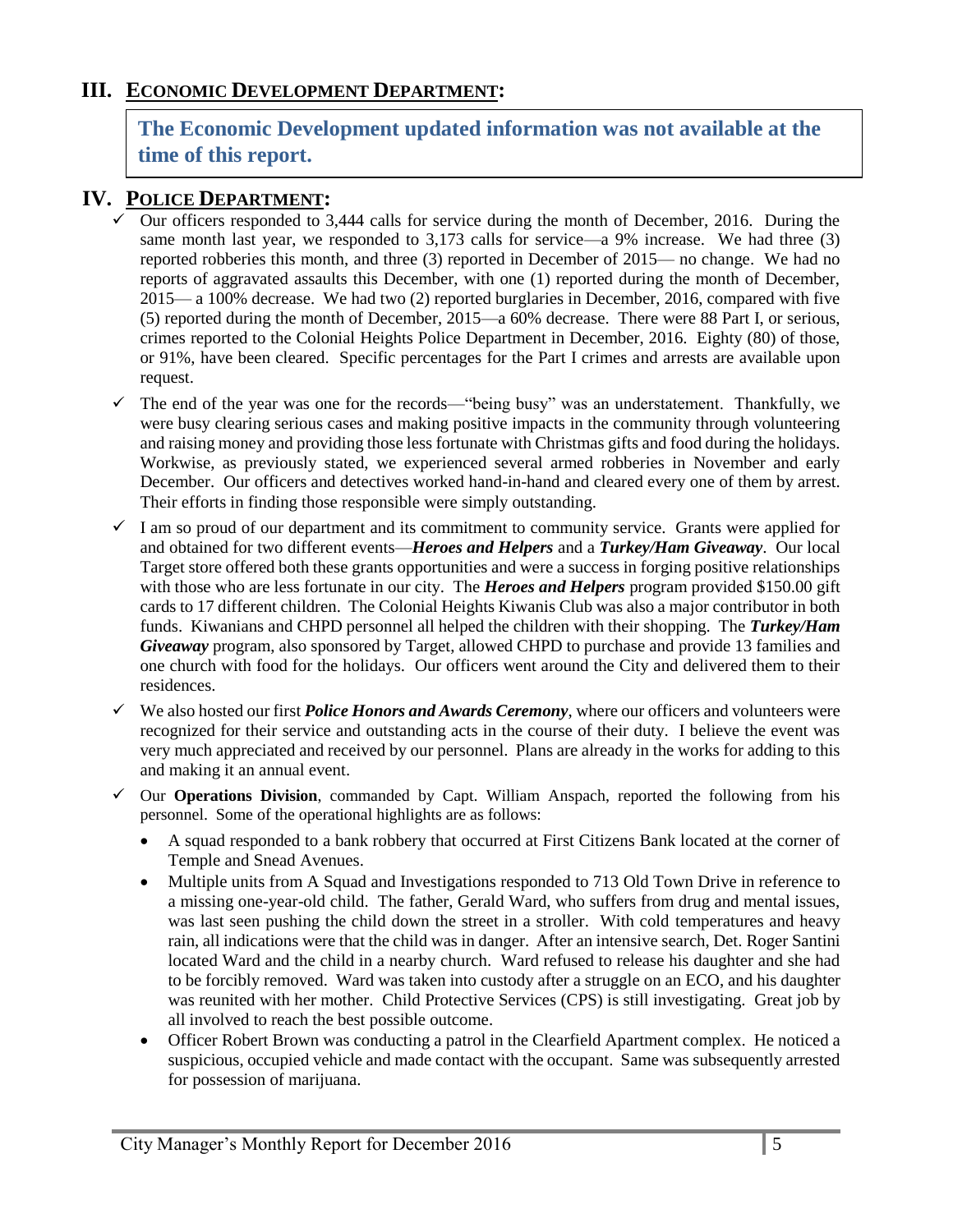# **IV. POLICE DEPARTMENT** (CONTINUED):

- Officer Kenny Bish responded to a death investigation at 116 George Avenue. The deceased victim was located inside of a vehicle in the rear of the residence. Sgt. Jason Chimera responded to investigate, at which time it was deemed a suicide.
- Officer Robbie Simmons responded to 1121-A Conduit Road in reference to a domestic disturbance. During the investigation, Frazier Harris was arrested for domestic assault and battery. While in the residence, Officer Simmons noticed items consistent with narcotics use and subsequently arrested Harris for possession of cocaine, possession of marijuana, and felony child neglect.
- Officers Darrell Aleshire, Glynn Drake and Andrew Fontaine assisted with investigations with locating and arresting the individual responsible for the Refresh robbery.
- Master Officer Rick Scrivner responded to 4518 Courtland Drive in reference to a male subject in the rear of the residence with a gun. Upon arrival, they located a male subject who was deceased from an apparent gunshot wound. Investigations responded and the death deemed a suicide.
- Master Officer Greg Thinnes investigated a hit and run involving multiple vehicles in the CVS parking lot. The suspect was located and subsequently arrested for DUID and hit and run. This subject was also arrested for multiple hit and runs that had occurred in Chesterfield County.
- Master Officer Thinnes also arrested Gerardo Ramos in the parking lot of Target for indecent exposure. Same was reported to be in a state of undress and was masturbating.
- Officer Aleshire assisted Master Detective Travis Karr with locating a wanted subject during a traffic stop. Darrell Taylor was located during a traffic stop and taken into custody on an outstanding warrant. During the investigation, Aleshire located approximately one ounce of cocaine, some cash and marijuana. Taylor was charged with additional criminal actions.
- Career Officer Mike Duncan responded to assist with a lost female who was initially looking for family in Chesterfield. After speaking with the female, Officer Duncan discovered that the subject was suffering from dementia and had flown from her home in California to Virginia to locate a non-existent family. Officer Duncan determined that she could not care for herself and she was held on an ECO until family from California could arrive. Great job!
- Master Officer Stacey Whitt responded to the 1200 block of Pleasantdale Avenue for a strong armed robbery of a 70-year-old female. Detectives in the area located the suspects in a vehicle and a short pursuit into Petersburg ensued. The suspects crashed on the ramp of Washington Avenue and I-95 and were taken into custody. Suspects ultimately confessed and were linked to similar crimes in Petersburg.
- The **Law Enforcement Services Division**, commanded by Capt. Wayne Newsome, also reported his division as having a very productive month. Highlights from their reported activities are as follows:
	- Hosted the VALEPSC (Virginia Law Enforcement Professional Standards Commission) reaccreditation team from December  $5<sup>th</sup>$  through December  $7<sup>th</sup>$ . Sgt. Terry Long is to be commended for our successful results as being one of only 1% of participating agencies to have **no returned files** during the assessment process.
	- School Resource Officer Scott Whirley graduated from D.A.R.E. training in Virginia Beach.
	- Staff and SRO's participated in, and were also instrumental in identifying children for, our *Heroes and Helpers* program.
	- Staff organized and participated in another voluntary event *Tip-A-Cop* at Texas Roadhouse, when over \$3,600.00 was raised for our local Special Olympics.
	- The division completed their less-than-lethal training.
	- Numerous press releases and public information requests occurred this month.
	- Freedom of Information Act requests have become a critical issue due to the need to view and copy body camera footage. A future budget item for a part-time position is in the making, as the requests are now continuous and have increased every month. Monies charged will fund this much needed part-time personnel request.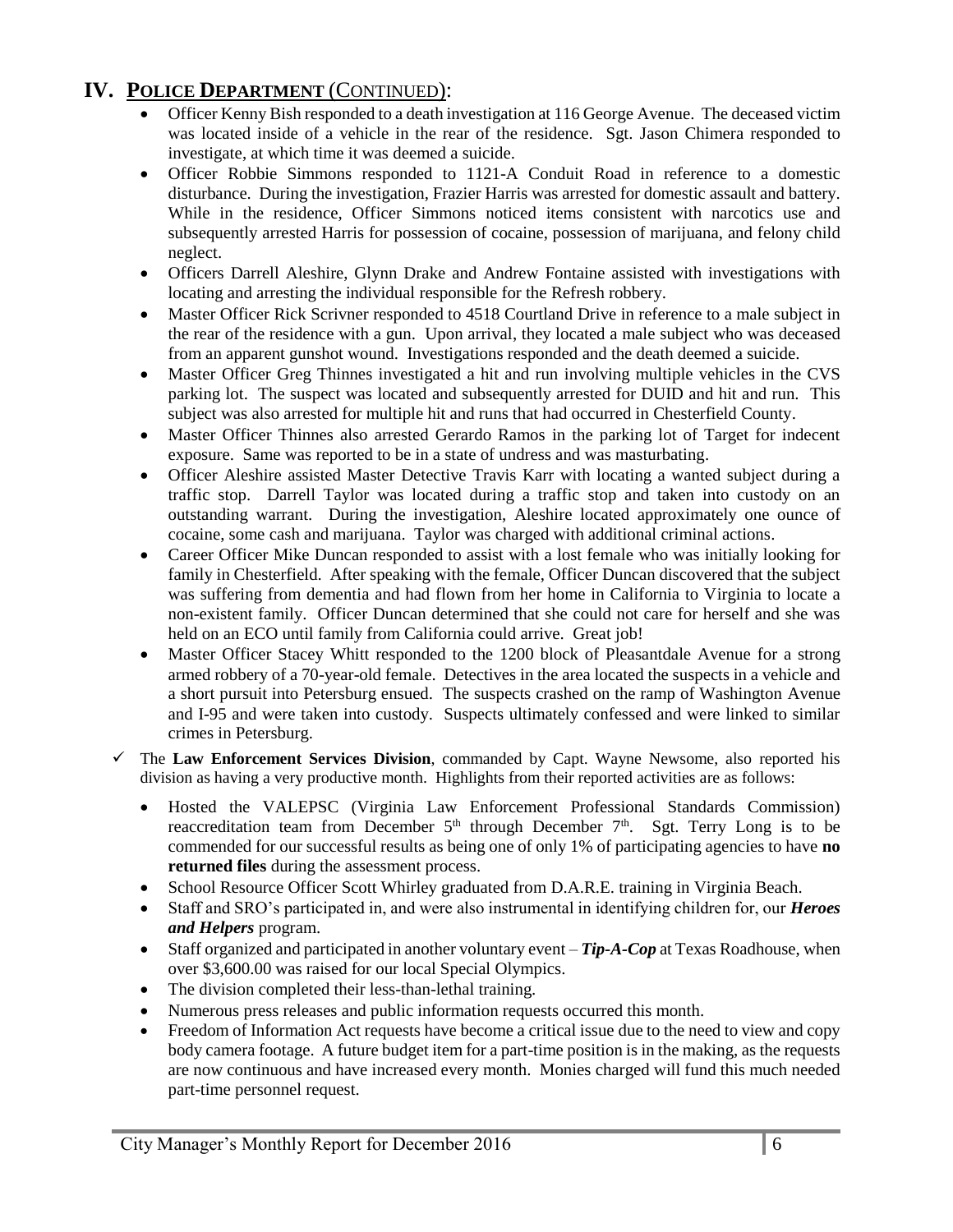# **IV. POLICE DEPARTMENT** (CONTINUED):

- Our **Investigations Division,** Commanded by Capt. Dann Ferguson, reported a successful but busy month, with 20 new cases. During the month, there were two (2) heroin overdoses; however, none were fatal. Our totals for the year are as follows: 15 non-fatal, and within those two (2) were fatal heroin overdoses. We continue to try and engage those involved in this lifestyle; however; those who are involved in this behavior have not cooperated with us. We processed 23 concealed weapon permit applications and two (2) massage therapist permit applications for the month.
- $\checkmark$  Some of the division highlights include:
	- Detective Sgt. Jason Chimera cleared aforementioned death investigation as a self-inflicted suicide.
	- Master Officer Travis Karr, who was assigned to the U.S. Marshal's Fugitive Task Force, reported 20 fugitive arrests, with six (6) from the City, and service of 11 outstanding warrants.
	- Master Detective Thad Johnson investigated three robberies, all which have been cleared by arrest.
	- Master Detective Roger Santini investigated and cleared the bank robbery at First Citizens Bank.
	- Master Detective Chris Harris, along with Master Detectives Roger Santini and Thad Johnson, responded to the strong armed robbery on Pleasantdale Avenue, home of the elderly victim, at which time they located, pursued and then arrested both wanted suspects from North Carolina. Harris also cleared by arrest the armed robbery of the Refresh convenience store. Captain Ferguson was an integral part of the Heroin Summit held in the auditorium at Colonial Heights High School.
	- Public Nuisance letters were served on five (5) residences.
- $\checkmark$  Overall, we made 347 total arrests, worked 121 crashes, wrote 458 traffic citations, executed 789 traffic stops, affected 12 DUI arrests and 40 drug arrests, and issued 41 parking citations.
- **Officer Darrell Aleshire** and **Auxiliary Officer Jason Poe** have both been selected as our *Employees of the Month* for November, 2016, for their exemplary efforts throughout the month.
- $\checkmark$  During the month of November, Officer Aleshire wrote 21 traffic summonses, had one DUI arrest and issued 39 warnings. Darrell also had an impressive number of self-initiated arrests that included nine arrests for possession of marijuana as part of the 18 cases he worked for the month, for which he had a 78% clearance rate. Darrell has also taken it upon himself to conduct trash pulls during the month in an attempt to follow up on drug tips. For his initiative and strong work ethic, we believe Officer Aleshire is most deserving of this nomination.
- $\checkmark$  So often, the contributions made by volunteers go without notice. However, during the month of November, 2016, Auxiliary Officer Jason Poe responded to the needs of our department and our citizens by riding with the mall area officer for three 12-hour shifts during the busiest shopping days of the year. This provided a two-man unit and reduced the number of other units that would normally be called out to that area. Auxiliary Officer Poe also stepped up to assist with traffic control at an intersection where the lights had failed. The outage was expected to be lengthy, but he came prepared to stay for the duration. Jason's willingness to donate his personal time away from his family and friends during the holiday season is a tremendous asset to the department. Since joining in January 2016, he has provided 378 hours of service. He has a positive attitude and is willing to provide assistance in any capacity that is required.
- $\checkmark$  For their presence, dedication, support and willingness to serve, these two individuals are most deserving of this award.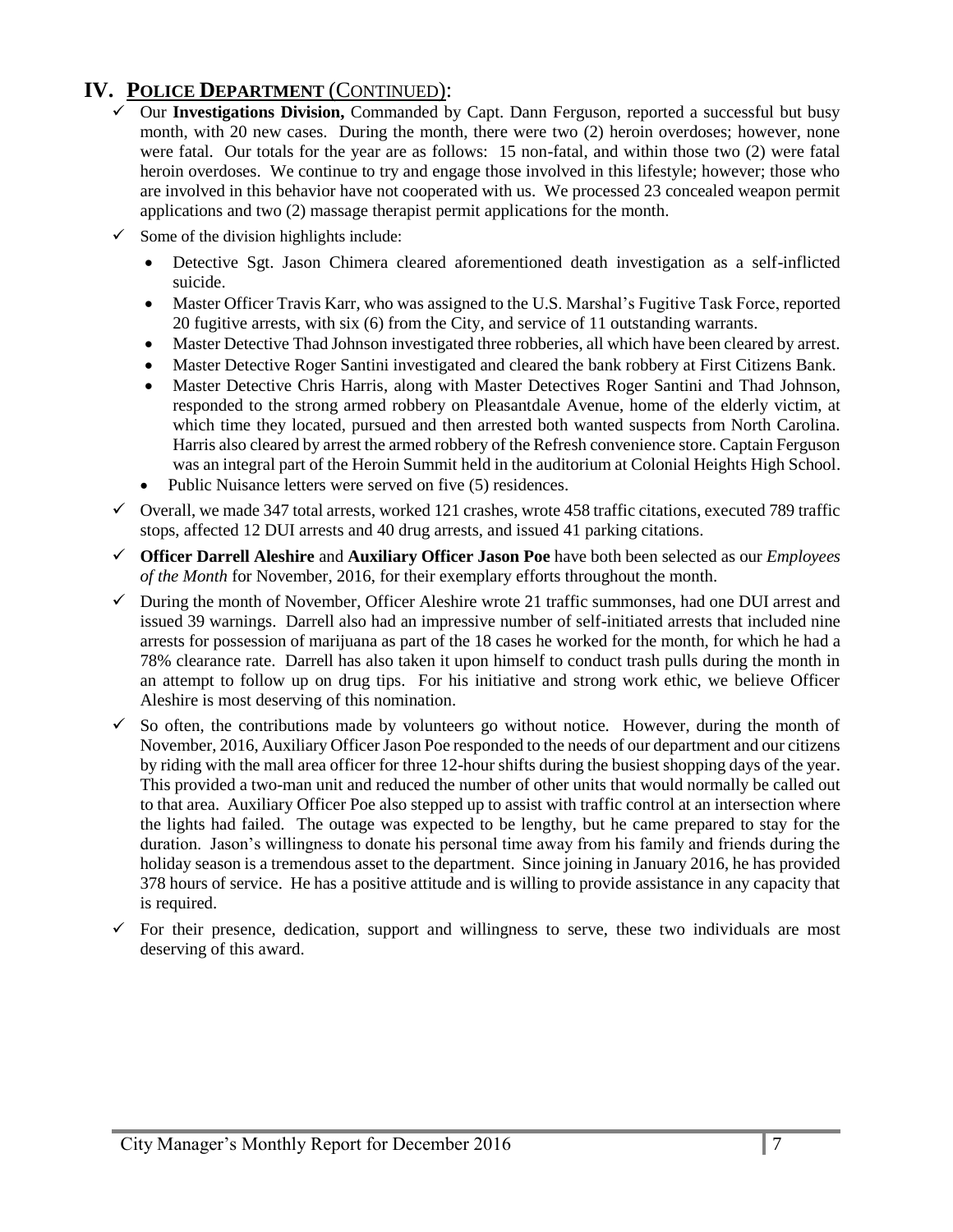# **V. FIRE & EMS DEPARTMENT:**



#### **Total Fire Type Incidents: 110 (Total Fire Loss \$104,500): Total Patients transported: 254 (Total EMS incidents 310)**

*Fire units arrived on scene in less than 9 minutes on 95.4% of emergency incidents. (Average response time 5:34 minutes)*

 *EMS units arrived on scene in less than 9 minutes on 96.9% of emergency incidents. (Average response time 5:06 minutes)*

| <b>Fire Division(number of incidents):</b>               |                                      |                                     |                                  |                         |                                      |                   |
|----------------------------------------------------------|--------------------------------------|-------------------------------------|----------------------------------|-------------------------|--------------------------------------|-------------------|
|                                                          | <b>Fires</b>                         | <b>Hazardous Situations</b>         |                                  |                         | <b>Service calls and false calls</b> |                   |
| <b>Building Fire</b>                                     | 4                                    | Natural gas leak                    |                                  | 3                       | Good Intent Calls                    | 36                |
| Cooking Fire                                             | 3                                    | Gasoline/combustible spill          |                                  | $\overline{\mathbf{4}}$ | <b>Public Service</b>                | 24                |
| <b>Brush Fire</b>                                        | $\mathbf{1}$                         | <b>Other Hazardous Situations</b>   |                                  | 2                       | False Alarm/False Call               | 9                 |
|                                                          |                                      | <b>Electrical Problem</b>           |                                  | $\mathbf{2}$            | Child Seat installation              | 7                 |
|                                                          |                                      | Chemical Spill                      |                                  | $\mathbf{1}$            | Smoke detector installation          | 3                 |
|                                                          |                                      |                                     |                                  |                         | <b>Assist Invalid</b>                | 11                |
|                                                          | M/A First Responder EMS Chesterfield | 4                                   |                                  |                         | M/A received from Chesterfield Fire  | 4                 |
|                                                          | M/A given to Chesterfield Fire       | $\overline{\mathbf{4}}$             |                                  |                         | M/A received from Petersburg Fire    | $\mathbf{3}$      |
| M/A given to Hopewell Fire                               |                                      | 1                                   |                                  |                         | M/A received from Hopewell Fire      | 3                 |
|                                                          | M/A to Regional Haz-Mat team         | $\mathbf{1}$                        |                                  |                         | M/A received from Fort Lee Fire      | $\mathbf{1}$      |
|                                                          |                                      |                                     | <b>STAFFING</b>                  |                         |                                      |                   |
|                                                          |                                      |                                     | <b>Engine unstaffed</b>          |                         | <b>Engine left with 2 personnel</b>  |                   |
|                                                          |                                      |                                     | due to EMS call                  |                         | due to EMS call                      |                   |
| <b>Station 1</b>                                         | <b>Number of Incidents</b>           |                                     | 9                                |                         | 21                                   |                   |
|                                                          | <b>Total hours</b>                   |                                     | 8 hrs. 24 min.                   |                         | 26 hrs. 18 min.                      |                   |
| <b>Station 2</b>                                         | <b>Number of Incidents</b>           |                                     | 5                                |                         | 18                                   |                   |
| <b>Total hours</b>                                       |                                      |                                     | 6 hrs. 24 min.<br>14 hrs. 8 min. |                         |                                      |                   |
|                                                          |                                      |                                     | <b>EMS Mutual aid</b>            |                         |                                      |                   |
|                                                          | M/A given to Petersburg EMS          | 8                                   |                                  |                         | M/A received from Fort Lee EMS       | 2                 |
|                                                          |                                      |                                     |                                  |                         | M/A received from Chesterfield EMS   | 3                 |
|                                                          |                                      |                                     |                                  |                         | M/A received from Prince George EMS  | $\mathbf{1}$      |
|                                                          |                                      |                                     |                                  |                         | M/A received from Petersburg EMS     | 1                 |
|                                                          |                                      | <b>EMS Transports (by facility)</b> |                                  |                         |                                      |                   |
|                                                          | Southside Regional Medical Center    |                                     |                                  |                         | 195                                  | 76.77%            |
|                                                          | John Randolph Medical Center         |                                     |                                  |                         | 26                                   | 10.23%            |
| Chippenham Hospital                                      |                                      |                                     |                                  |                         | 20                                   | 7.87%             |
| <b>VCU Health Systems</b>                                |                                      |                                     |                                  |                         | 7                                    | 2.75%             |
| Johnston Willis Hospital                                 |                                      |                                     |                                  |                         | $\overline{2}$<br>$\mathbf{1}$       | $0.79\%$<br>0.39% |
| St. Francis Medical Center<br>Memorial Regional Hospital |                                      |                                     |                                  |                         | $\mathbf{1}$                         | 0.39%             |
| Henrico Doctors                                          |                                      |                                     |                                  |                         | 1                                    | 0.39%             |
| <b>St Mary Medical Center</b>                            |                                      |                                     |                                  |                         | $\mathbf{1}$                         | 0.39%             |
|                                                          |                                      |                                     |                                  |                         |                                      |                   |
| <b>Total:</b>                                            |                                      |                                     |                                  |                         | 254                                  | 100%              |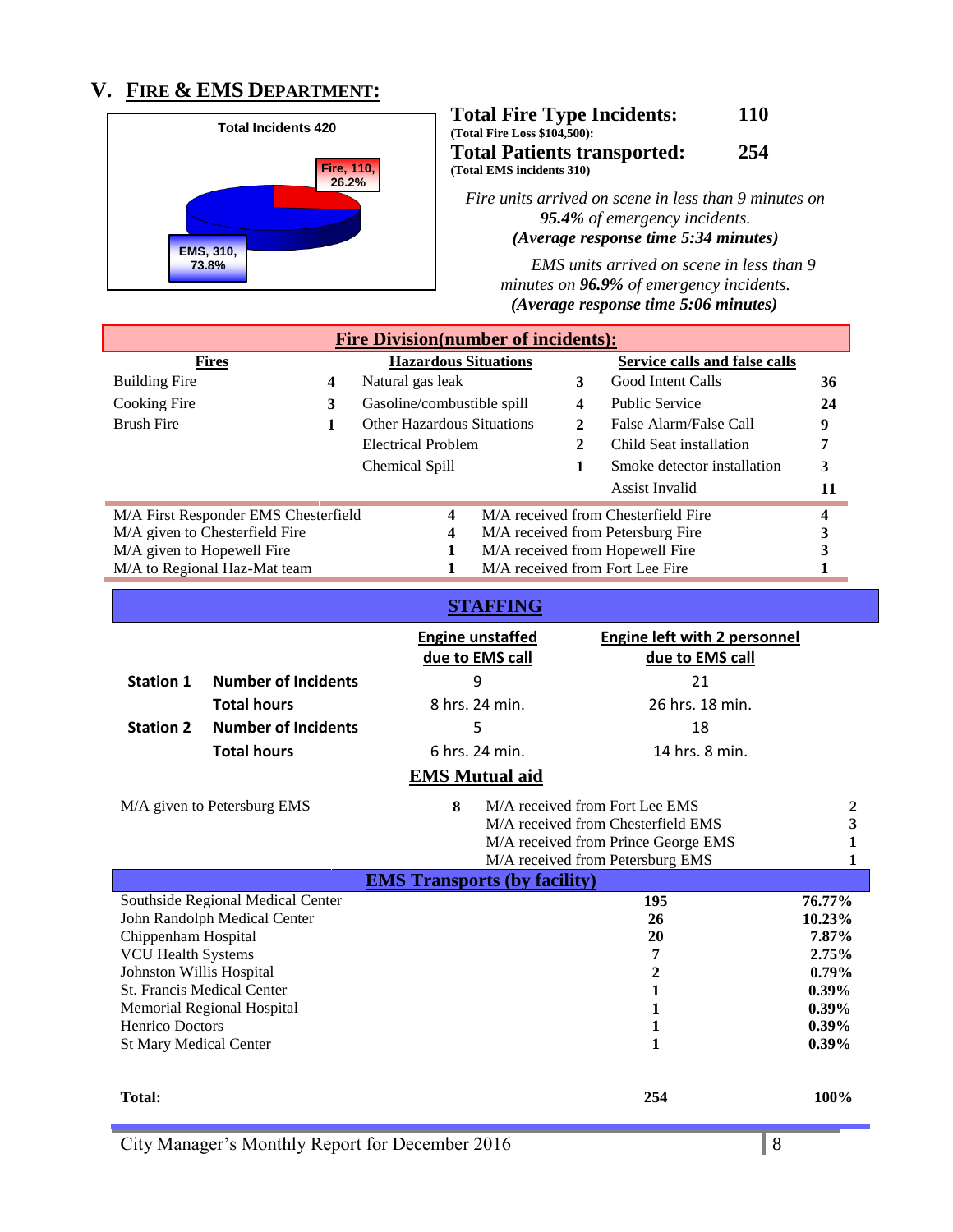## **VI. FINANCE DEPARTMENT:**

**Finance -** Checks processed: 1,403

No alarm citations were processed during December.

**Purchasing –** 162 total purchase orders were completed with 139 being processed by purchasing and 23 departmental purchases being reviewed as compared to 176 being completed for the same period in 2015. In addition, 79 check requests were prepared by departments which are not processed by Purchasing.

#### **Bids Issued/Opened during the month**:

Invitation # SP 17-011002-1061, Landscape Architectural Services at the new Temple Avenue / I-95 Roundabout Interchange was issued on Dec 10, with proposals Due on Jan. 10, 2017

#### **Other Purchasing Activity:**

- Awarded July 4 2017 fireworks' show to Dominion Fireworks, in Petersburg.
- Heavy Duty stretcher purchased, using a contract held by another jurisdiction.
- Purchased a new ambulance, by using a nation contract awarded by, HGAYBUY.
- Requested Comcast to split a line at the Violet Bank Museum, to be used as a Fire Alarm/burglar system.
- After going out for quotes, awarded the maintenance for the Polycom unites (Video Arraignment system) at the Courthouse.
- Requested pricing on "goose neck" microphones for Council Chambers,
- New Server received from Dell, for the Assessor's Department.
- Purchase order issued to renew maintenance for Smart Net devices for the City (Routers and switches)
- Purchase Order issued to the City's "on-call" contractor for environmental services, to look at storm sewer outfall improvements for Nantucket Court.
- Purchase Order issued to the City's "on-call" contractor for environment services, to look at storm sewer outfall improvements for Hemlock Avenue.
- Ouote issued to replace the windows at Shepherd Stadium. The Recreation Department is analyzing the quotes received.

#### **Risk Activity:**

- A police officer while backing up at the gas pumps, struck a protective metal pole around the pump. The metal pole ripped open the lower left side of the vehicle.
- A police detective was traveling east on Temple Ave., when another vehicle turned in front of him. The police vehicle sustained damage to the right front head light and scuffs to the bumper.
- A City resident struck a Dominion Power Pole, which blew a fuse in our traffic control box, damaging a conflict monitor.
- A DUI driver struck an ornamental light pole, along with the Carini's sign on the Blvd.
- The City mechanical gate, down at the Public Works complex was struck by a City Bus.

#### **Utility Billing:**

Bi-monthly Utility Bills Sent – 3,620 Delinquent Notices Sent – 858 or 22.5% with 144 cut off for nonpayment. No Set-off debt Collections received for December.

#### **VII. HUMAN RESOURCES DEPARTMENT:**

The following information is a summary of activities for the Human Resources Department during the month of December 2016:

| $\mathbf{\hat{x}}$ Advertisements |                                  |
|-----------------------------------|----------------------------------|
| <b>Department</b>                 | <b>Position</b>                  |
| Office on Youth                   | Site Supervisor (Part-time)      |
| Office on Youth                   | Support Worker (Part-time)       |
| Public Works                      | Public Works Technician          |
| Recreation & Parks                | Recreation Assistant (Part-time) |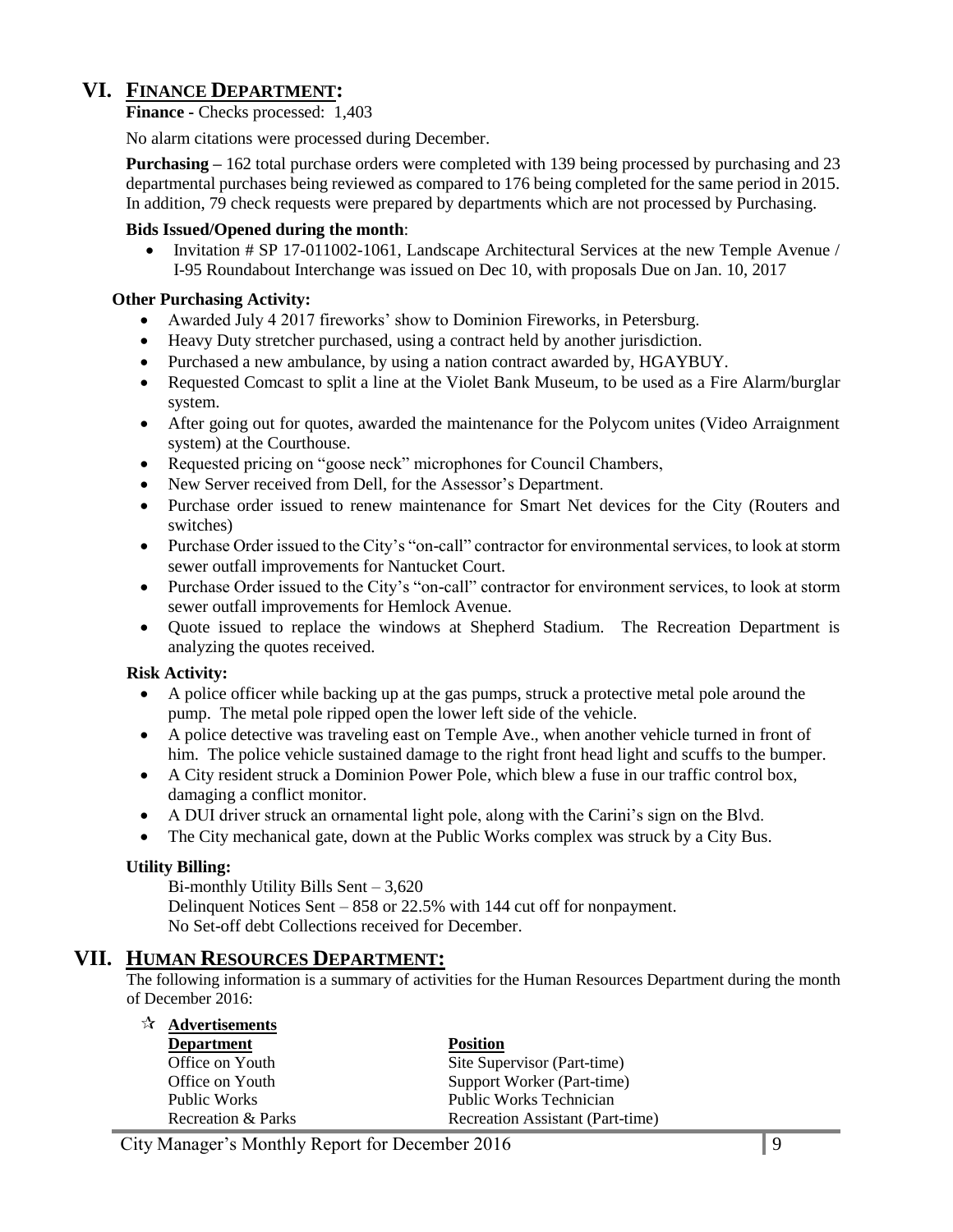## **VII. HUMAN RESOURCES DEPARTMENT** (CONTINUED):

#### **Applications & Testing**

|                         | <b>Total Applications</b> | Total Hits on Job        |
|-------------------------|---------------------------|--------------------------|
| Position                | Received                  | <b>Announcement Page</b> |
| Public Works Technician |                           | 294                      |

#### **Training**

Employees continue to complete required ICS and VML University training courses.

#### **Miscellaneous**

• The following new employee orientation and exit interview sessions were held in December 2016:

| New Employee Orientation         | Exit Interview                          |
|----------------------------------|-----------------------------------------|
| Joshua Whitten (EMS Firefighter) | Henry Hardy (Building Maintenance Tech) |

• Participated in human resources webinars on Post-Election ACA review and NEOGOV Enhancement Release Update.

#### **Worker's Compensation**

The following workers' compensation report was filed during the month of December 2016:

| Date     | Department | Description of Injury                           |
|----------|------------|-------------------------------------------------|
| 12/06/16 | Police     | Left wrist pain during scuffle with subject.    |
| 12/21/16 | Police     | Struck in nose during altercation with suspect. |
| 12/25/16 | Fire & EMS | Left knee sprain during structure fire.         |

## **VIII. INFORMATION TECHNOLOGY DEPARTMENT:**

 $\overrightarrow{x}$  The City's website, [www.colonialheightsva.gov,](http://www.colonialheightsva.gov/) had 62,269 page views in the month of December.

| Top fifteen sites visited after home page:                                                                                                                                                                                                                                                                                        | Top five countries after U.S.:                                                                                                                                                                                                             |
|-----------------------------------------------------------------------------------------------------------------------------------------------------------------------------------------------------------------------------------------------------------------------------------------------------------------------------------|--------------------------------------------------------------------------------------------------------------------------------------------------------------------------------------------------------------------------------------------|
| 1. Christmas Parade<br>2. Library<br>3. Real Estate Records Search<br>4. City Employees Login<br>5. Human Resources<br>6. Animal Shelter<br>7. Rumor Mill<br>8. Online Bill Pay<br>9. Police<br>10. Recreation & Parks<br>11. Our Government<br>12. Records & Property Tax Maps<br>13. GIS & Maps<br>$14.$ Jobs<br>15. Yard Sales | $\blacksquare$ India<br>$\mathbb{P}$ Canada<br>Germany<br><b>器 United Kingdom</b><br><b>La</b> Russia<br>Top five regions after Virginia:<br><b>E</b> Pennsylvania<br>New Jersey<br>District of Columbia<br>North Carolina<br>■ Washington |

- $\star$  Citizens submitted and city staff processed 268 service requests and questions through the "Report a Concern" module during the month of December. The City of Colonial Heights' Facebook Page now has 4,328 fans and the City's Twitter account has 875 followers.
- $\mathcal{R}$  Proactive Information Management completed 39.75 hours of IT service and maintenance for City departments this month.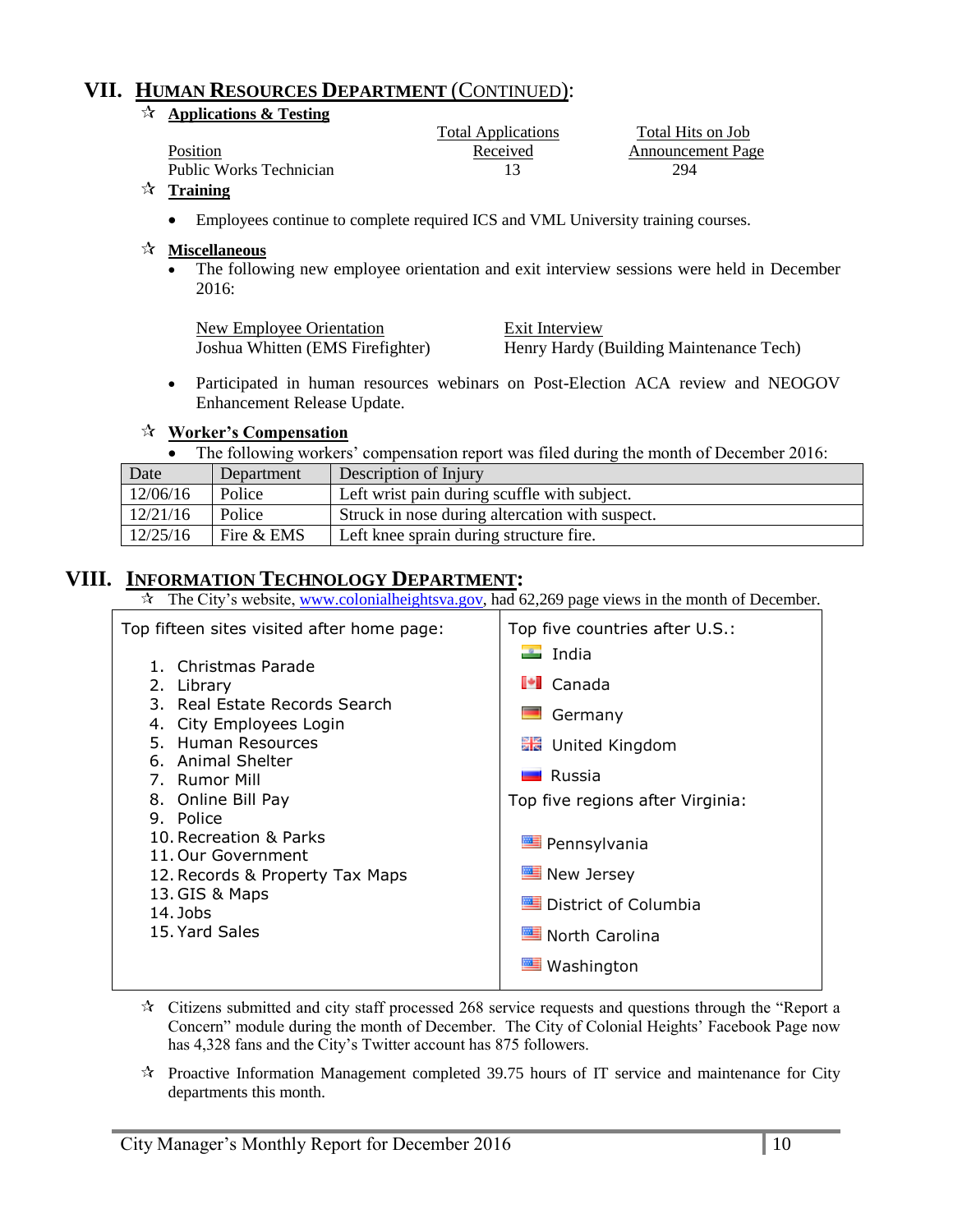# **IX. LIBRARY:**

- $\mathcal{R}$  The library staff circulated 16,615 titles in December.
- $\hat{x}$  Three thousand, three hundred and fifty-four e-books circulated on Kindles.
- $\hat{x}$  Seventy-two e-books and audios circulated on Hoopla, the library's new online e-book collection, while 126 residents registered for the service.
- $\mathcal{R}$  The public computer center had 2,695 users, while the iPad center was used 149 times.
- $\mathcal{R}$  Ninety-four children participated in the Story Time program.
- $\hat{x}$  The library's meeting rooms were used by 99 groups.
- $\approx$  One hundred and ten residents registered for new library cards, and an average 589 residents used the library each day.

# **X. RECREATION & PARKS DEPARTMENT:**

## **Recreation Division**

In December the Recreation Division hosted annual Holiday programs including Santa's Calling and the City of Colonial Heights Christmas Parade. Youth Basketball league practices began the first week in December and games for the Youth League begin January 7th. The Department also rolled out their new preschool programs in December and will continue in January 2017. Staff started accepting reservations for the Community Building and Park Pavilions for 2016 on December 1<sup>st</sup>. Staff is preparing programs for the upcoming 2017 Spring edition of the City Focus as well as making preparations for tournaments to be held at Shepherd Stadium and surrounding fields this upcoming Spring and Summer.

| <b>Activities</b>                      | 2016  | 2015  |
|----------------------------------------|-------|-------|
| Youth Basketball Registration          | 227   | 261   |
| Little Tykes Basketball (3-5 year old) | 12    | n/a   |
| Youth Wrestling                        | 27    | 12    |
| Santa's Calling                        | 56    | 27    |
| Christmas Parade entries               | 80    | 75    |
| Mess Makers                            | 5     | n/a   |
| Preschool Holiday Party                | 4     | n/a   |
| <b>Belly Dancing</b>                   | 8     | 5     |
| <b>Facility Usage</b>                  | 2016  | 2015  |
| Community Room Attendance              | 1,007 | 1,190 |
| Community Room Reservations            | 31    | 25    |
| Teen Center Attendance-CHHS Students   | 25    | 62    |
| Teen Center Attendance-CHMS Students   | 14    | 53    |



# **Parks, Horticulture, Buildings & Grounds**

- Moved bleachers from Soccer Complex to Boulevard for Christmas Parade and back to Soccer Complex after parade.
- Set up tents, tables, chairs, and lights at review stand for Christmas Parade.
- Provided manpower for Christmas Parade.
- Removed batting cage nets from Civic field, Shepherd Stadium, and High School field and put away for winter.
- Hung kite display at Library.
- Installed additional waterproof coatings to top of Shepherd Stadium grandstand.
- Hung Christmas wreaths at entrance signs to City (Legacy Garden, War Memorial, and Old Town Civic sign). Installed Christmas lights in trees at Library.
- Weeded and edged beds at sites as needed.
- Cut liriope at sites as needed.
- Trimmed hedges at Library.
- Trimmed juniper at sites as needed.
- Mulched sites as needed.
- Blew and raked leaves at sites.

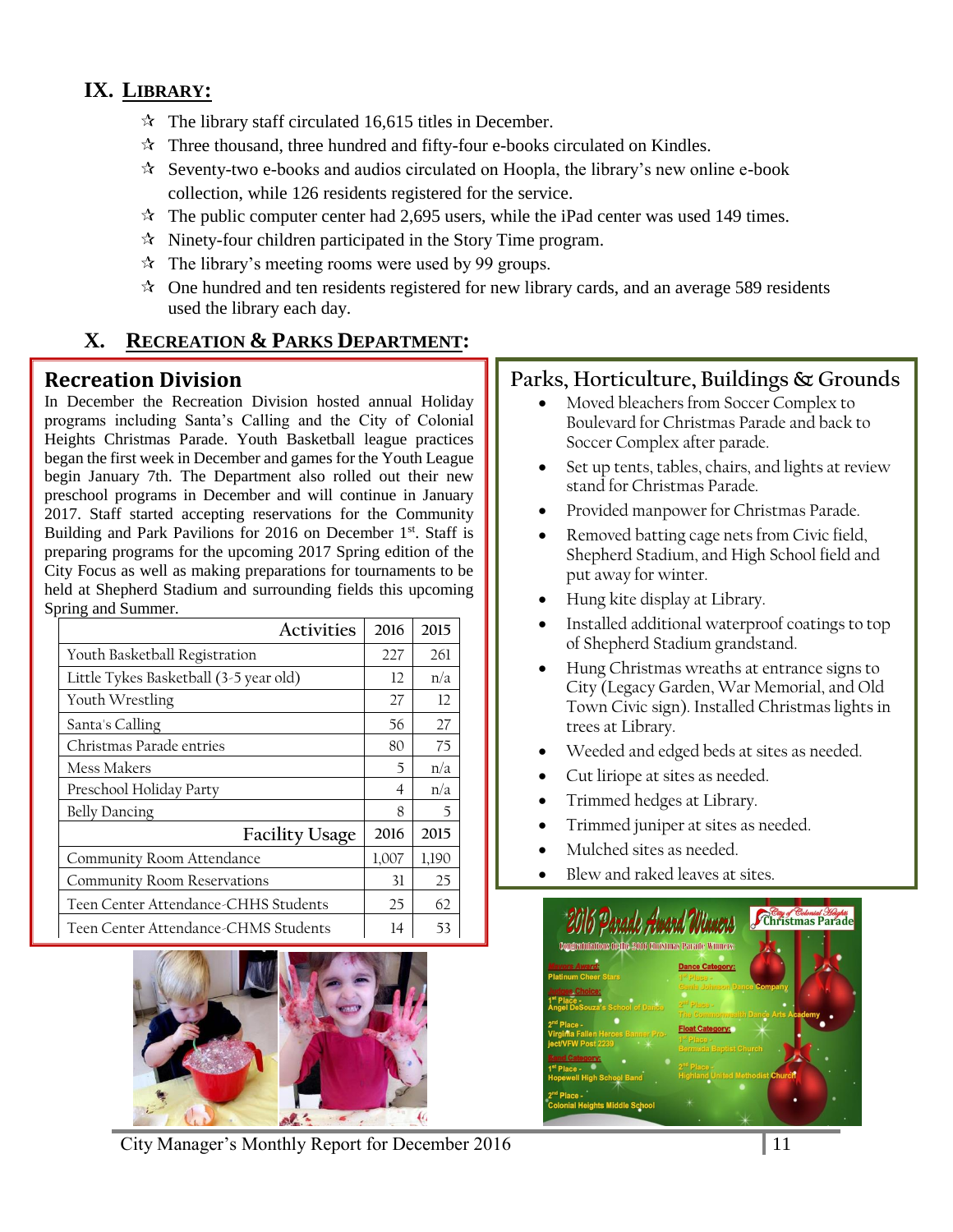# **X. RECREATION & PARKS DEPARTMENT** (CONTINUED)

# **Agency on Aging**

| <b>Agency on Aging Activities</b> | 2016 | 2015      |
|-----------------------------------|------|-----------|
| <b>Bingo in Center</b>            | 16   | 62        |
| Bowling                           | 260  | 260       |
| <b>Bridge Party</b>               | 48   | 84        |
| <b>Bridge Tournament</b>          | 100  | 120       |
| <b>BUNCO</b>                      | 18   | 43        |
| Christmas Parade                  | N/A  | 14        |
| Cookie Exchange                   | 30   | 28        |
| Lunch Bunch at Center             | 55   | N/A       |
| Senior Club Board Meeting         | 12   | 12        |
| Senior Club Meeting               | 138  | 96        |
| Senior Citizen Dance              | 79   | 116       |
| Sing A-Long                       | 33   | 32        |
| Tacky Christmas Party             | N/A  | 23        |
|                                   |      |           |
| Awareness/Education               |      |           |
| <b>Blood Pressure Check</b>       | 31   | 31        |
| VA Blood Drive                    | 12   | N/A       |
|                                   |      |           |
| Classes                           |      |           |
| Bridge 101                        | 24   | N/A       |
| Colorful Creation Open Paint      | 25   | 16        |
| Craft Class                       | N/A  | 13        |
| Crochet & Knitting                | 35   | 62        |
| Line Dancing Class                | 40   | N/A       |
| Painters Group                    | N/A  | 16        |
| Quilts for Vets                   | 13   | $\rm N/A$ |
| Quilting Class                    | 10   | 58        |
| Sewing Class                      | 13   | 12        |
| Tap Class Intermediate            | 13   | 45        |
| Tap Class Advance                 | 9    | 58        |
| Tech Savy                         | 6    | 9         |
| Watercolor with Faye              | 33   | 18        |

| Fitness                  | 2016            | 2015     |
|--------------------------|-----------------|----------|
| Muscles in Motion        | 155             | 172      |
| Sit & Let's Get Fit      | 143             | 235      |
| Strength & Stretch       | 263             | 178      |
| Tai Chi                  | 20              | 29       |
| Pickleball               | 25              | N/A      |
| Walking                  | N/A             | 9        |
| <b>Water Aerobics</b>    | 10 <sup>2</sup> | 13       |
| Yoga                     | 91              | 130      |
| Zumba Gold               | N/A             | 13       |
| <b>Trips</b>             |                 |          |
| Blackstone               | N/A             | 26       |
| Holiday Tea at Jefferson | 73              | N/A      |
| Lewis Ginter             | N/A             | 26       |
| Mannheim Steamroller     | 25              | N/A      |
| Riverside                | 13              | N/A      |
| Tacky Light Tour         | 27              | 26       |
| <b>Bowling Trip</b>      | N/A             | 5        |
| <b>TOTAL</b>             | 1874            | 2090     |
| Meals                    |                 |          |
| Home Delivery Meals      | 16              | 14       |
| <b>Site Meals</b>        | 63              | 121      |
| Transportation           |                 |          |
| <b>Total Passengers</b>  | 251             | 283      |
| <b>Total Trips</b>       | 515             | 383      |
| <b>Total Miles</b>       | 2739            | 2519     |
| Wheelchairs              | 12              | 13       |
| Volunteer Hours          | 30              | 8        |
| Donations                | \$223.20        | \$442.50 |
| New Riders               | 6               | 6        |

# **Violet Bank Museum**

|            | 2016 | 2015 |
|------------|------|------|
| Attendance | 162  | 119  |
|            |      |      |

• Research & collections categorization for exhibit & programming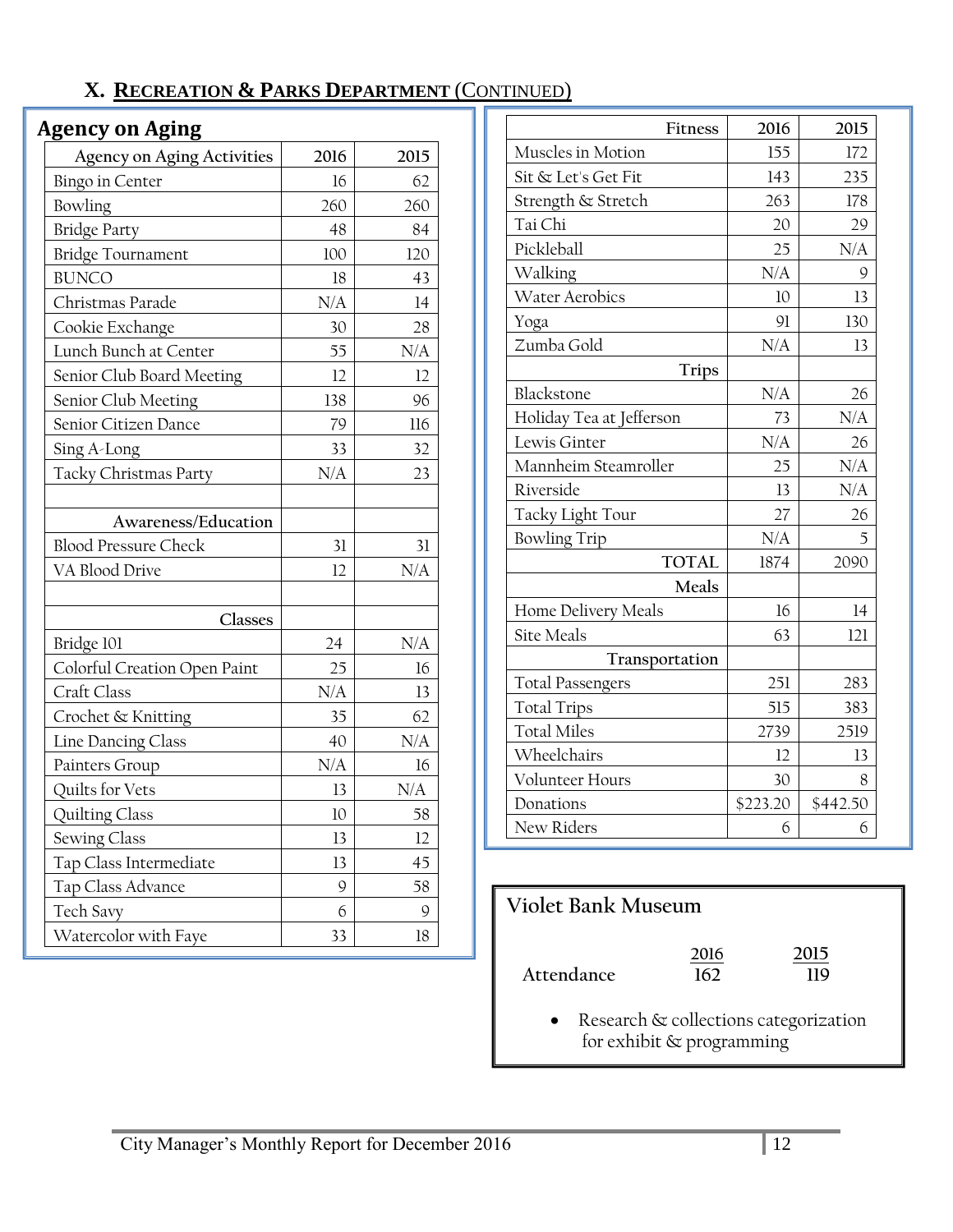# **XI. OFFICE ON YOUTH & HUMAN SERVICES:**

#### **Youth Advisory Council Activities**

- 16 YAC Members, YAC Advisor Attended December Meeting
- 9 YAC Members and Advisor Shopped for CARES Family, and Decorated Outside of House
- 5 YAC Members Volunteered for the Christmas Parade
- 7 YAC Members and Advisor Partnered with CHHS CADRE Coalition for Project Sticker Shock
- YAC Sent 85 Holiday Greeting Cards to Veterans at McGuire Medical Center
- 2 YAC Members Volunteered for "Paint Night" Fundraiser for the Colonial Heights Food Pantry
- 2 YAC Officers, YAC Advisor Met for Planning Meeting

#### **Youth Service Commission**

• Did not meet in December.

#### **Kids' After School Program**

- Enrollment: Tussing-21, North 19, Lakeview 10, CHMS 14
- KAP Facts: 9 staff; 1 JTCC work study staff; 1 VSU work study staff; 4 Social Work Inters; 11 Volunteers (VSU); 60 Volunteers Matoaca High School; 8 Volunteers CHHS

#### **Substance Abuse Prevention Activities**

 1 teens received Virginia ABC, VASAP, Drive Smart Virginia, Geico Insurance, MADD, AAA, State Police, Poison Control Center information at driver's licensing ceremony.

#### **Ongoing Monthly Meeting/Trainings**

- Kiwanis Meetings/Kiwanis Board Meeting/Terrific Kids
- Colonial Heights Food Pantry Board Meeting
- Interagency Prevention Team
- Food Pantry Board of Directors Meeting
- Positive Parenting Coalition
- System of Care Committee
- Children's Policy & Management Team
- Community Coalitions of Virginia
- Family Assessment & Planning Team
- Smart Beginnings/School readiness
- Petersburg Trauma Informed Care Network

#### **Diversion Program Participation**

**Community Service**

3 youth completed 12 hours of Service Learning

**Shoplifting Diversion**

15 youth and a parent attended the Shoplifting Diversion Program

#### **Active Parenting of Teens**

No families currently enrolled in "Active Parenting"

#### **Teen Life Skills**

1 youth currently enrolled in "Teen Life Skills"

- **Miscellaneous Youth Services (Non DJJ)** 2 youth completed 12 hours of Community Service
- $\checkmark$  Volunteered at Colonial Heights Food Pantry during Distribution Hours
- $\checkmark$  Presented "Open Arms? Open Eyes!" to 209 Students in the 8<sup>th</sup> Grade at CHMS
- $\checkmark$  Assisted with "Heros and Helpers" Shopping Day at Target
- $\checkmark$  Volunteered for Special Olympics Christmas Party